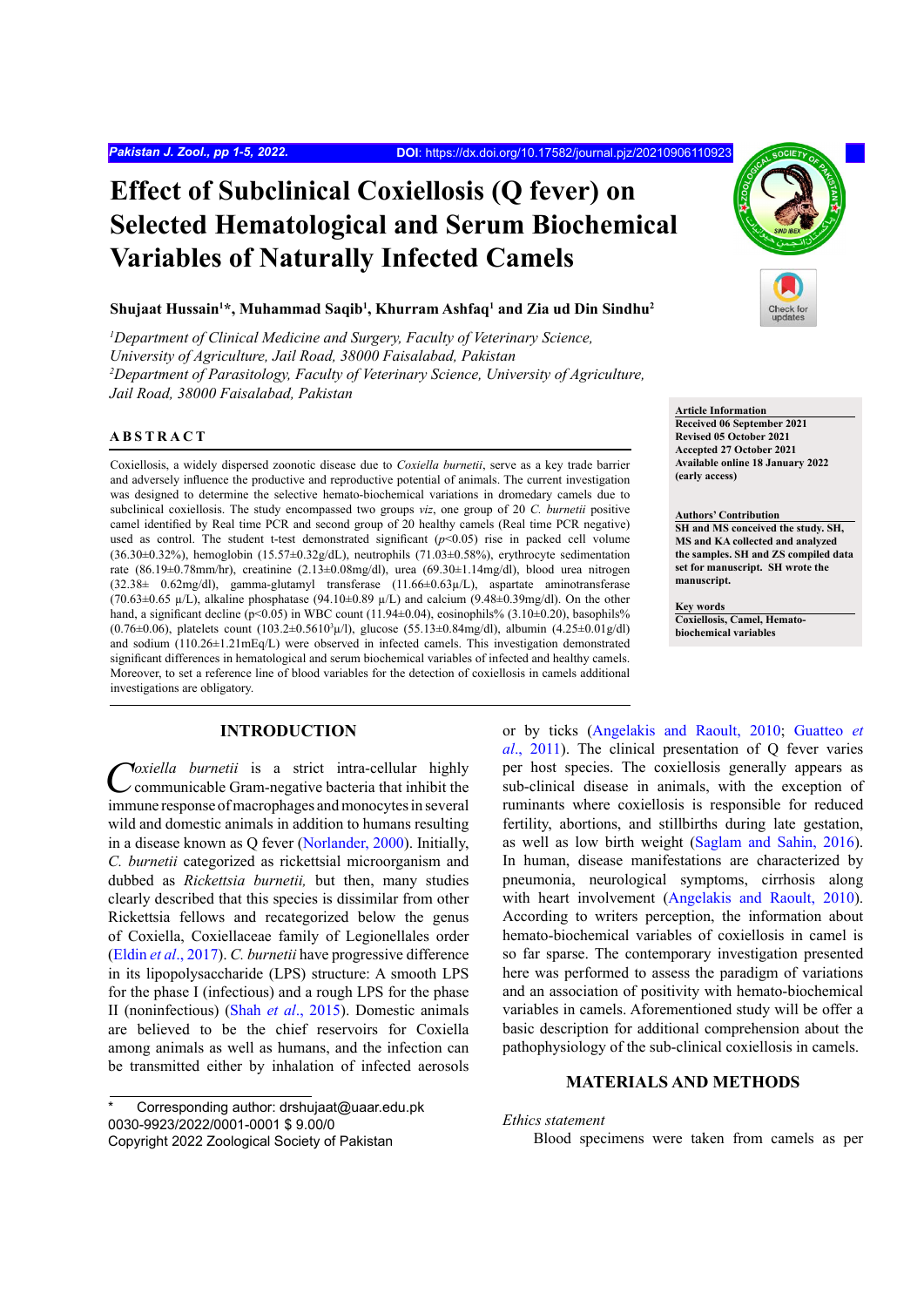recommendation of the International Animal Care and Use Committee (IACUC). The blood specimens were processed on the basis of approval from the Director Graduate Studies at the University of Agriculture Faisalabad, Pakistan (vide letter No. DGS/ 2169-72, dated January 23, 2020).

## *Study area and target animals*

A cross-sectional sero-epidemiological survey was carried out in Punjab province (31.1704°N and 72.7097°E) from January to June 2020. Punjab is the second biggest province of Pakistan with area of 205,344 square kilometers [\(Fig. 1\)](#page-1-0). Most areas in Punjab experience extreme weather with the mean temperature varies among -2 to 45°C [\(Anonymous, 2018\)](#page-4-6). In this survey, blood specimens were accrued from dromedary camels reared in camel populated districts of Punjab. These districts are located in three zones *viz*, Southern, Northern and central Punjab. These zones have different climatic conditions, ecological and animal management systems. For the random selection of animals Survey Toolbox software (EpiSurvery®) was used. The study encompassed two groups *viz*, one group of 20 healthy camels (Real time PCR negative) used as control while second group of 20 °C*. burnetii* positive camel identified by Real time PCR. Of 20 infected camels, 13 were females and 7 males. The age of animals varies from 2 to 14 years and camels were of 3 different local breeds viz. Marecha (n=7), Berella (n=8) and Nondescript (n=5). All animals fell in different categories of body conditions like moderate, poor and good. History of dromedary camels display decreased milk production, progressive loss of body condition, and work inefficiency. Neither of camels revealed apparent signs of disease (fever, conjunctivitis, arthritis, mastitis, and reproductive disorders), the infection was named as subclinical coxiellosis.

## *Sampling protocol*

From each one camel, 8 ml blood was drawn aseptically from jugular vein in gel and clot activator vacutainers (Xinle®, China) and labelled with animal ID, age, sex and location. Instantly after sample collection, positioned vertically in an ice box filled by gel freezer packs, and shifted to lab for further manipulation.

## *Molecular diagnosis*

The infection was confirmed by Coxiella burnetii real time PCR kit (Liferiver ™ Shanghai ZJ Bio-Tech Co., Ltd.). Detection procedure based on fluorogenic 5, nuclease assay. DNA isolation from blood specimen was carried out by DNA extracting buffer supplied with kit. Then amplifications carried out in 36.4 *μ*L volume at following conditions: 37°C for 2 min; 01 cycle, 94°C for 2 min; 01

cycle, 93°C for 15sec, 60°C for 1minute; 40 cycles.



<span id="page-1-0"></span>Fig. 1. (A) Map of Pakistan and its contiguous countries, and (B) Map of Punjab, Pakistan showing the districts under study.

# *Determination of hematological parameters*

Determination of hemoglobin (HGB), total leucocytes (TLC), packed cell volume (PCV), Platelets count (PLT) and Red blood cells (RBCs) were carried out by electronic counter (Medonic, Sweden). Red cell indices viz, MCHC (mean corpuscular hemoglobin concentration), MCH (mean corpuscular hemoglobin) and MCV (mean corpuscular volume) were computed by formula described by Coles ([Coles, 1986\)](#page-4-7).

#### *Biochemical analysis*

Serum biochemistry comprising albumin was determined by bromocresol green method, total protein by Biuret method ([Tietz, 1995\)](#page-4-8), blood urea nitrogen and urea level were measured by urease method ([Burtis and](#page-4-9) [Ashwood, 1994](#page-4-9)) and serum creatinine level via Jaffe technique [\(Swanson](#page-4-10) *et al*., 1993). The sera were evaluated for "gamma glutamyl transferase" level by kinetic procedure [\(Tietz, 1995](#page-4-8)). The aspartate aminotransferase (AST) levels were measured by Kaplan colorimetric method ([Kaplan, 1984\)](#page-4-11). Thomas colorimetric method was utilized to determine the alkaline phosphatase (ALP) level in serum ([Thomas, 1998\)](#page-4-12). The enzymatic colorimetric method (GPO-PAP) was used to measure triglyceride level and enzymatic colorimetric technique (CHOD-PAP) used to access serum cholesterol level. The level of inorganic constituents (Ca, Na, K) were measured as previously mentioned by [\(Hussain](#page-4-13) *et al*., 2014).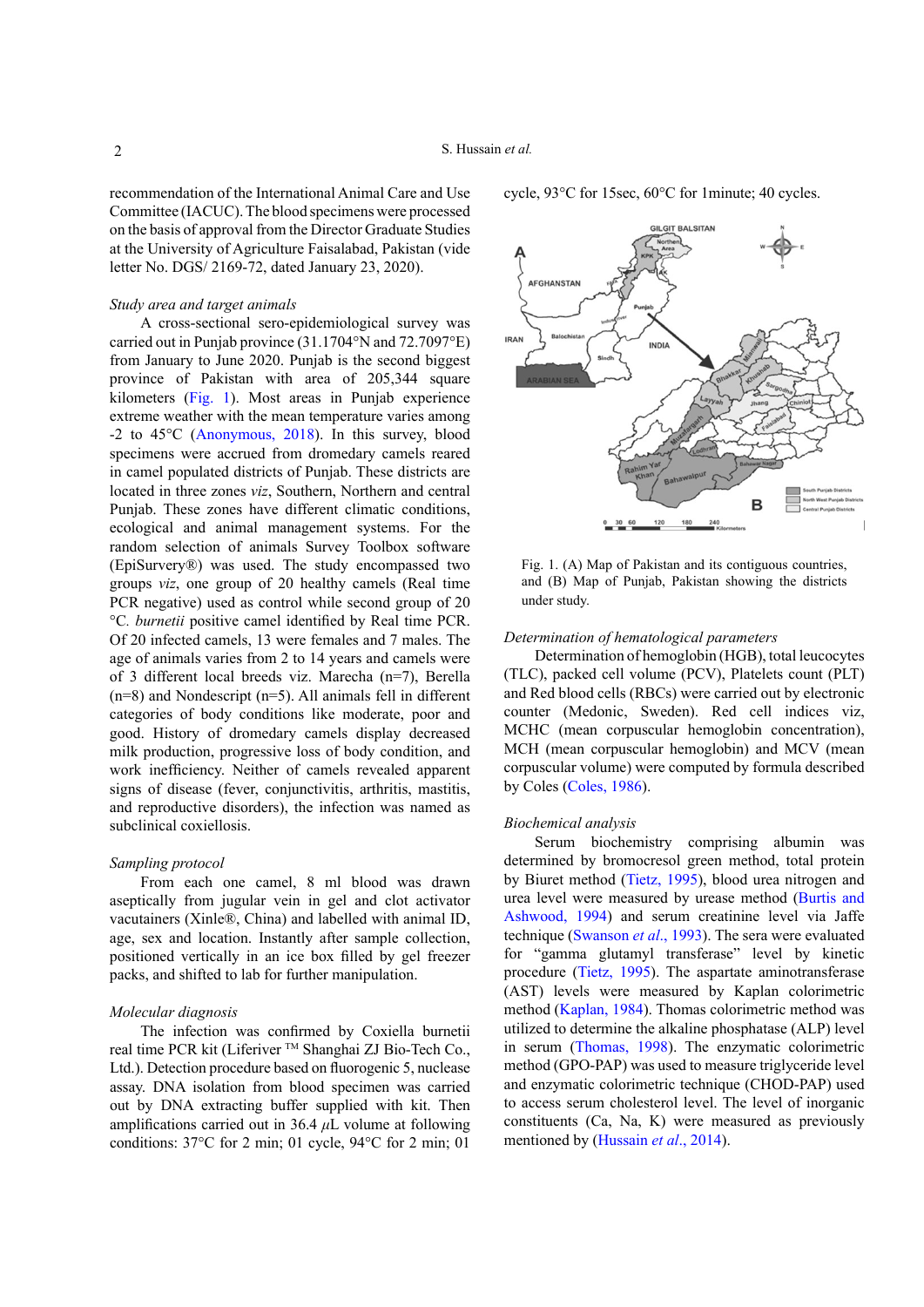#### *Statistical analysis*

A sum of 20 RT PCR positive specimens and 20 control (RT PCR negative) specimens for coxiellosis were taken for hematological and biochemical investigation. Hemato-biochemical variables were denoted as mean  $\pm$ standard error of mean (SEM). The data collected were statistically assayed by utilizing Student t- test with probability of 5%  $(p<0.05)$  by means of SPSS (statistical software version 22.0).

## **RESULTS**

## *Hematological changes*

Coxiella burnetii positive and negative camel blood specimens were subjected to hematological examination to figure out variations in different variables. Coxiella infected camels exhibited a significant decline  $(p<0.05)$  in WBC count, basophils, eosinophils, and platelets count. Whereas substantial ( $p<0.05$ ) rise in PCV, ESR and hemoglobin level were observed. Other hematological variables were within normal range and reveled insignificant  $(p>0.05)$ relationship with coxiellosis [\(Table I](#page-2-0)).

<span id="page-2-0"></span>**Table I. Hematological variables (Mean± SEM) of noninfected (Real time PCR negative) and infected (Real time PCR positive) camels in Punjab province, Pakistan.**

| <b>Parameters (Units)</b> | Non-infected     | <b>Infected</b>   |
|---------------------------|------------------|-------------------|
| PCV $(\frac{9}{0})$       | $33.18 \pm 0.56$ | $36.30\pm0.32*$   |
| $Hb$ Conc. $(g/dL)$       | $13.24 \pm 0.31$ | $15.57 \pm 0.32*$ |
| RBCs count $(10^6/\mu L)$ | $9.66 \pm 0.36$  | $10.24 \pm 0.50$  |
| MCV(fL)                   | $34.50 \pm 0.71$ | $35.21 \pm 0.76$  |
| MCH (pg)                  | $14.67 \pm 0.20$ | $14.91 \pm 0.05$  |
| MCHC (gm/dL)              | $41.60 \pm 0.29$ | $41.01 \pm 0.35$  |
| WBCs count $(10^3/\mu L)$ | $14.16\pm0.28$   | $11.94 \pm 0.04*$ |
| Neutrophils $(\% )$       | $67.06 \pm 0.18$ | $71.03 \pm 0.58*$ |
| Lymphocytes $(\% )$       | $21.43 \pm 0.32$ | $21.56 \pm 0.47$  |
| Monocytes $(\% )$         | $3.23 \pm 0.09$  | $3.46 \pm 0.41$   |
| Eosinophils $(\% )$       | $7.01 \pm 0.04$  | $3.10 \pm 0.20*$  |
| Basophils $(\% )$         | $1.25 \pm 0.08$  | $0.76 \pm 0.06*$  |
| $ESR$ (mm/hr)             | $30.01 \pm 0.03$ | 86.19±0.78*       |
| Platelets $(10^3/\mu l)$  | $244.6 \pm 1.24$ | $103.2 \pm 0.56*$ |

\*Significant ( $p<0.05$ ); ESR, erythrocyte sedimentation rate; Hb conc., hemoglobin concentration; MCH, mean corpuscular hemoglobin; MCHC, mean corpuscular hemoglobin concentration; MCV, mean corpuscular volume; PCV, packed cells volume; RBCs count, red blood cells count; WBCs count, white blood cells count.

## *Biochemical changes*

A significant decrease in albumin  $(\alpha$ -globulin, β-globulin, γ-globulin), serum glucose and sodium (Na) level was observed in *C. burnetii* infected camels. Whereas substantial increase  $(p<0.05)$  in the average values of urea, BUN, creatinine, ALP, GGT, AST and Ca was noticed in infected animals [\(Table II\)](#page-2-1).

<span id="page-2-1"></span>**Table II. Biochemical variables (Mean± SEM) of Non-infected (Real time PCR negative) and infected camels (Real time PCR positive) in Punjab province, Pakistan.**

| <b>Parameters</b>         | Groups            |                    |
|---------------------------|-------------------|--------------------|
|                           | Non-infected      | <b>Infected</b>    |
| Glucose (mg/dl)           | $62.30 \pm 18.33$ | 55.13 $\pm$ 0.84*  |
| Total protein $(g/dl)$    | $7.59 \pm 1.88$   | $7.71 \pm 0.02$    |
| Albumin $(g/dl)$          | $4.34 \pm 0.03$   | $4.25 \pm 0.01*$   |
| $\alpha$ -globulin (g/dl) | $0.72 \pm 0.02$   | $0.61 \pm 0.02*$   |
| $\beta$ -globulin (g/dl)  | $0.92 \pm 0.01$   | $0.55 \pm 0.04*$   |
| $\gamma$ -globulin (g/dl) | $1.6 \pm 0.17$    | $2.3 \pm 0.05*$    |
| Total globulin (g/dl)     | $3.24 \pm 0.17$   | $3.45 \pm 0.02$    |
| $A/G$ ratio               | $1.34 \pm 0.07$   | $1.22 \pm 0.00$    |
| Creatinine (mg/dl)        | $1.86 \pm 0.01$   | $2.13 \pm 0.08*$   |
| Urea $(mg/dl)$            | $49.45 \pm 1.37$  | $69.30 \pm 1.14*$  |
| BUN (mg/dl)               | $21.11 \pm 0.55$  | $32.38 \pm 0.62*$  |
| Cholesterol (mmol/L)      | $12.35 \pm 0.22$  | $12.55 \pm 0.02$   |
| Triglycerides (mmol/L)    | $12.41 \pm 0.53$  | $11.35 \pm 0.47$   |
| $GGT(\mu/L)$              | $5.23 \pm 0.33$   | $11.66 \pm 0.63*$  |
| AST (µ/L)                 | $64.48 \pm 1.39$  | $70.63 \pm 0.65*$  |
| $ALP(\mu/L)$              | $62.82 \pm 0.82$  | $94.10\pm0.89*$    |
| $Na$ (mEq/L)              | $157.93 \pm 0.64$ | $110.26 \pm 1.21*$ |
| $K$ (mEq/L)               | $4.20 \pm 0.41$   | $5.04 \pm 0.37$    |
| $Ca$ (mg/dl)              | $8.08 \pm 0.28$   | $9.48 \pm 0.39*$   |

\*Significant (p<0.05). A/G ratio, Albumin to globulin ratio; BUN, Blood urea nitrogen; AST, aspartate aminotransferase; GGT, gamma-glutamyl transferase; ALP, Alkaline Phosphatase; Na, Sodium; K, Potassium, Ca, Calcium.

# **DISCUSSION**

Though Coxiellosis has been recognized by the researcher since 1935, but special consideration was provided to this malady after its massive outbreak during 2007-2010 in Dutch's populace [\(Hadush](#page-4-14) *et al*., 2016). Pakistan is based on an agriculture economy in which livestock plays a vital part in livelihood of inhabitants of village areas. About 8 million Pakistani families are connected with animal farming and getting over 35% of their total income from livestock raising business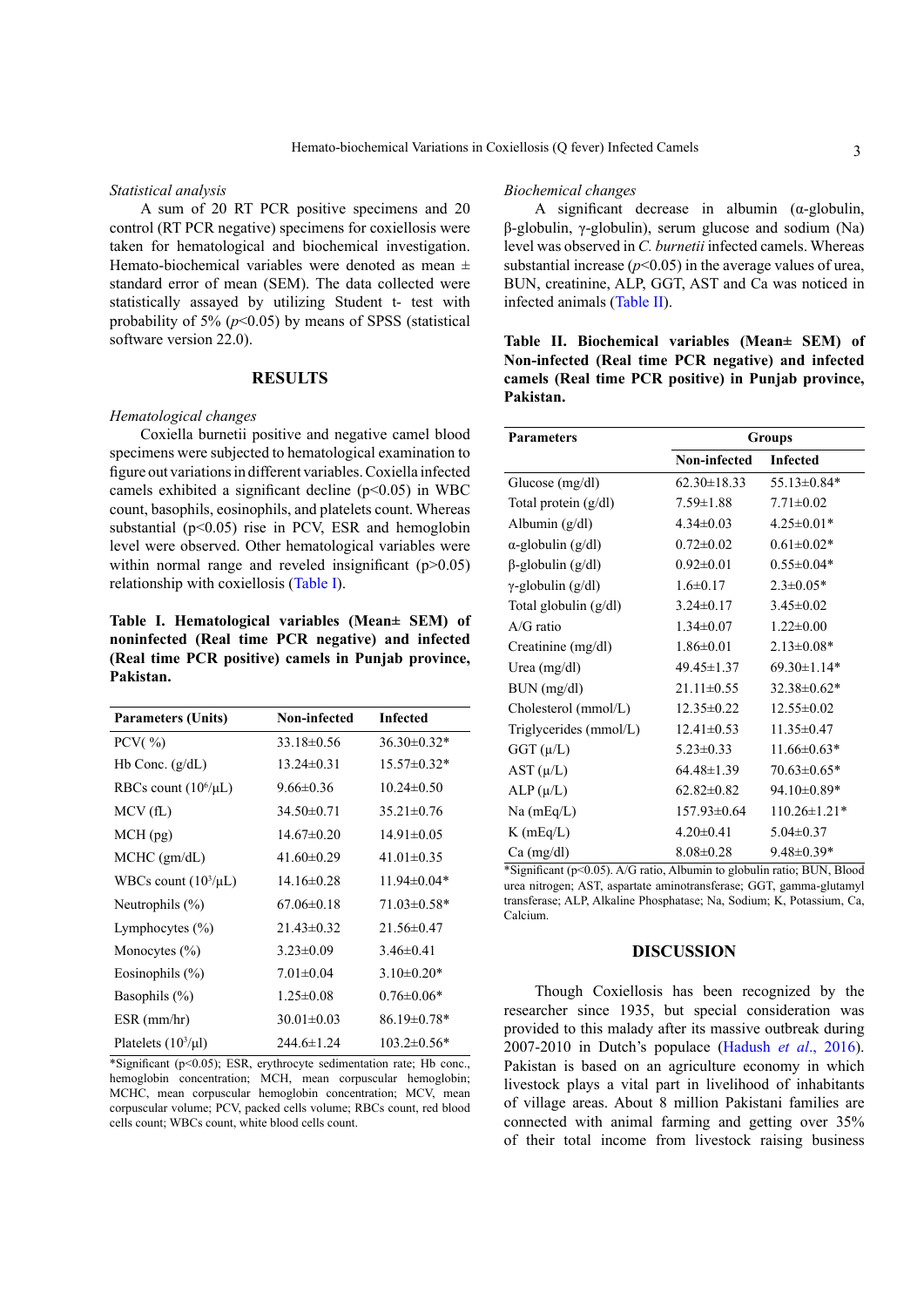[\(Anonymous, 2017](#page-4-15)). Domestication of camel was critical for pastoral populations in which camels are raised for various purposes comprising milk production, as a meat source, transportation, and conventional medicine [\(Faye, 2011\)](#page-4-16). Since, due to zoonotic potential of Q fever (coxiellosis), this intimate camel human interaction and absence of consciousness between camel breeders perhaps risk zoonosis and endanger "One Health" approach. Surprisingly, limited case reports are available for alliance of *C. burnetii* with hematological variables that tested in routine in human patients infected with Q fever, however the pathogen detected in animals since 1930s. The disparities in different variables may act as markers to diagnose and to monitor the intensity of disease. During this survey, significant (*p<*0.05) rise in Hb, ESR and PCV was noticed. The reason behind the increase in ESR is that, different inflammatory conditions like, cancer, infection and auto immune diseases leads to an increase in plasma protein level in blood which result in clumping of RBCs and subsequently they settle rapidly. The increase in Hb and PCV occur due to relative change to blood water and absolute increase in RBCs mass [\(Angelakis and Raoult](#page-4-3) [2010\)](#page-4-3). These results are in close agreement with those of [Cebulj-Kadunc](#page-4-17) *et al*. (2014). Moreover, a significant decline in platelets count was recorded after mechanism of this decline is that Q fever which may be the result in transient bacteremia which evoke thrombocytopenia by various factors which includes, endothelial damage, disseminated intravascular coagulation and decrease platelet production from bone marrow ([Maurin and Raoult 1999](#page-4-18)). These results closely match with previously reported ([Fournier](#page-4-19) *et al*., [1998\)](#page-4-19). Investigation of hematological variables revealed that RBCs indices does not show significant alterations in values of positive camels compared to negatives; while, reference intervals of WBCs disclosed a significant decline in total WBCs (leucopenia) due to lymphocyte decrease (lymphocytopenia) and substantial rise in granulocyte due to neutrophil increase. This observation is congruent with previous results of [Hasanain](#page-4-20) *et al*. (2020). This result is not corelated with findings of [Cebulj-Kadunc](#page-4-17) *et al*. (2014) and [Fournier](#page-4-19) *et al*. (1998). Sub populations of WBC plays a vital role in body against various invading pathogens and assessment of their levels can be helpful in diagnosis, monitoring of disease and therapeutic actions [\(Kraft and](#page-4-21) [Durr, 2013\)](#page-4-21). The underlying mechanism of leucopenia could be due to autoimmune disorders, viral infections and bacterial septicemia [\(Grunder, 2006](#page-4-22); Kocaturk *et al*., 2010). In current study, significant (*p<*0.05) rise in BUN, creatinine and urea was observed. In Q fever frequent renal involvement correspond to immune complex glomerulonephritis, which may result in renal insufficiency. Due to impaired glomerular filtration rate urea, BUN and

creatinine level is increased [\(Maurin and Raoult, 1999](#page-4-18)). These findings are congruent with prior investigation by [Abdulrahman, \(2014\)](#page-3-0), and [Hussein](#page-4-23) *et al*. (2012) and are in contrast with those of [Cebulj-Kadunc](#page-4-17) *et al*. (2014). In *C. burnetii* infected camels level of GGT, AST and ALP was increased significantly and this closely match with results of previous reports by ([Maurin and Raoult, 1999](#page-4-18); [Fournier](#page-4-19) *et al*., 1998). This rise in level of hepatic enzymes may be due to hyperplasia of Kupffer cell. Kupffer cells are believed to be the target tissues in liver by *C. burnetii*. This may induce local inflammation and consequently result in fatty changes in liver and hepatic degeneration [\(Maurin and Raoult, 1999](#page-4-18)). Level of sodium and serum glucose was substantially (*p<*0.05) reduce in *C. burnetii* positive camels in comparison to healthy camels. During fever aldosterone level is increased which enhance sodium resorption and promotes potassium excretion by its effect on aldosterone receptors in the distal tubules of the kidney [\(Angelakis and Raoult, 2010\)](#page-4-3). As regard serum glucose is concerned, due to non-availability of any investigation about C*. burnetii* impact on serum glucose level, it is premature to describe pathophysiology of this change. These results are in line with those previously reported by [Abdulrahman \(2014\)](#page-3-0) and [Cebulj-Kadunc](#page-4-17) *et al*. (2014).

# **CONCLUSIONS**

Results of presented study indicates that sub clinical coxiellosis in camels result in variations in different hemato-biochemical parameters of infected camels. This need additional investigation to describe the worth of these selected variables in coxiellosis. Subclinical coxiellosis badly affects health status of camels that impose an economic load on pastoral clans in form of production losses plus work inefficiency. The findings of hematobiochemical variables of camel coxiellosis might act as baseline for upcoming investigations in dromedaries in Pakistan and globally.

## **ACKNOWLEDGEMENTS**

The authors gratefully acknowledge the camel owners and colleagues for their assistance in the accomplishment of this study.

#### *Statement of conflict of interest*

The authors have declared no conflict of interest.

## **REFERENCES**

<span id="page-3-0"></span>Abdulrahman, A.J., 2014. *Studies on Q fever in farm animals in Kingdom of Saudi Arabia*. M.Sc. thesis,